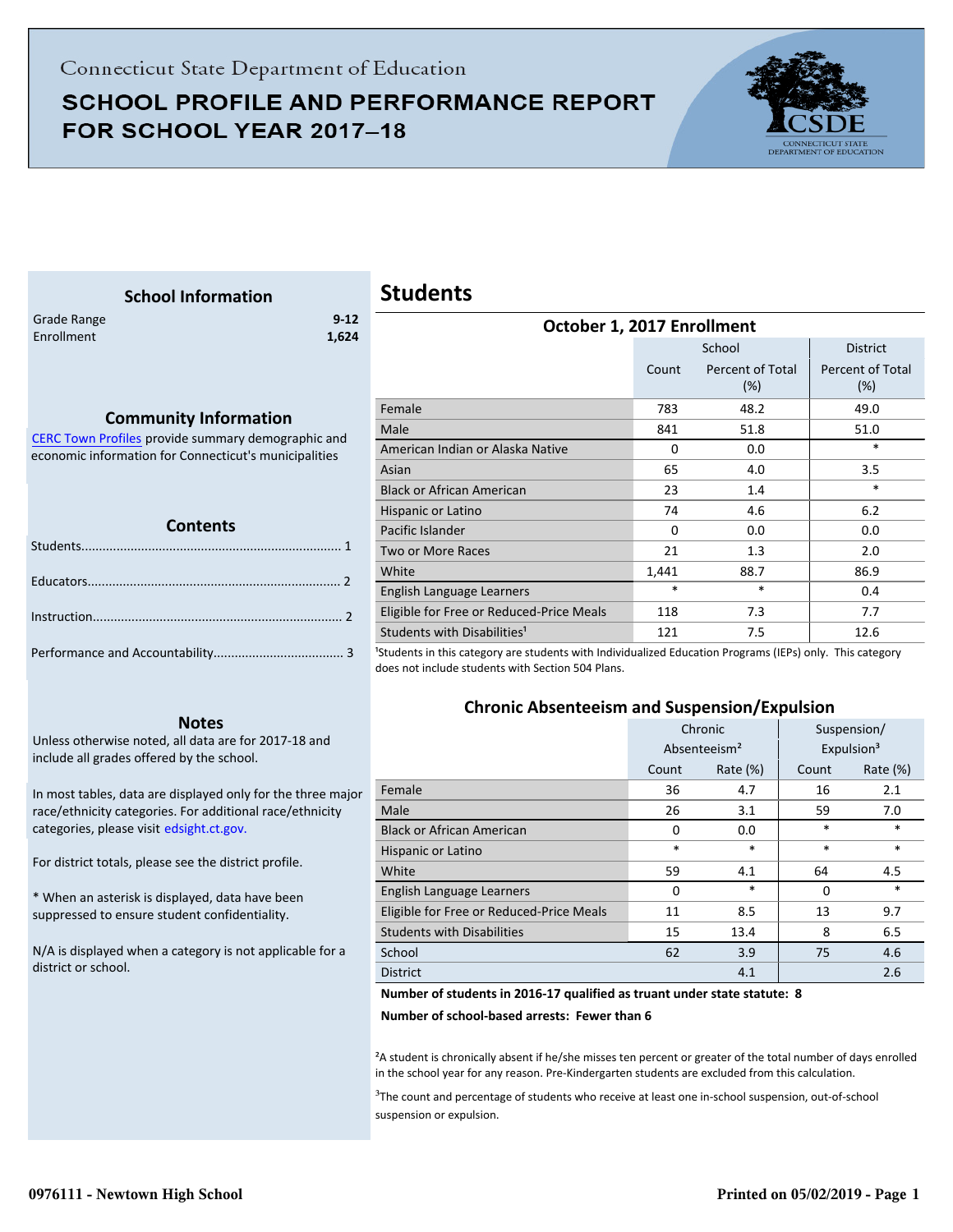## **Educators**

#### **Full-Time Equivalent (FTE)<sup>1</sup> Staff**

|                                                           | <b>FTE</b> |
|-----------------------------------------------------------|------------|
| <b>General Education</b>                                  |            |
| Teachers and Instructors                                  | 110.6      |
| Paraprofessional Instructional Assistants                 | 4.3        |
| <b>Special Education</b>                                  |            |
| <b>Teachers and Instructors</b>                           | 9.9        |
| Paraprofessional Instructional Assistants                 | 13.0       |
| <b>Administrators, Coordinators and Department Chairs</b> |            |
| School Level                                              | 8.4        |
| Library/Media                                             |            |
| Specialists (Certified)                                   | 2.0        |
| <b>Support Staff</b>                                      | 1.0        |
| Instructional Specialists Who Support Teachers            | 1.2        |
| Counselors, Social Workers and School Psychologists       | 12.1       |
| <b>School Nurses</b>                                      | 2.3        |
| Other Staff Providing Non-Instructional Services/Support  | 50.7       |

| <b>Educators by Race/Ethnicity</b>         |       |                         |                         |  |
|--------------------------------------------|-------|-------------------------|-------------------------|--|
|                                            |       | School                  | <b>District</b>         |  |
|                                            | Count | Percent of Total<br>(%) | Percent of Total<br>(%) |  |
| American Indian or Alaska<br><b>Native</b> | 1     | 0.7                     | 0.2                     |  |
| Asian                                      | 4     | 2.7                     | 1.4                     |  |
| <b>Black or African American</b>           | 1     | 0.7                     | 0.2                     |  |
| Hispanic or Latino                         | 3     | 2.0                     | 0.9                     |  |
| Pacific Islander                           | 0     | 0.0                     | 0.0                     |  |
| Two or More Races                          | O     | 0.0                     | 0.0                     |  |
| White                                      | 138   | 93.9                    | 97.2                    |  |

#### **Classroom Teacher Attendance, 2016-17**

|                                             | School | District |
|---------------------------------------------|--------|----------|
| Average # of FTE Days Absent Due to Illness | 7.4    | 9.2      |
| or Personal Time                            |        |          |

<sup>1</sup>In the full-time equivalent count, staff members working part-time in the school are counted as a fraction of full-time. For example, a teacher who works half-time in a school contributes 0.50 to the school's staff count.

# **Instruction and Resources**

| <b>Days of Instruction</b>            | 183 |
|---------------------------------------|-----|
| <b>Hours of Instruction Per Year</b>  |     |
| Grades 1-12 and Full-Day Kindergarten | 975 |
| Half/Extended Day Kindergarten        | N/A |

#### **School Schedule**

| <b>School Hours for Students</b> |            |
|----------------------------------|------------|
| <b>Start Time</b>                | $08:00$ AM |
| End Time                         | $02:32$ PM |

#### **11th and 12th Graders Enrolled in**

#### **College-and-Career-Readiness Courses during High School**²

|                                          | 11th   |             |        | 12 <sub>th</sub> |
|------------------------------------------|--------|-------------|--------|------------------|
|                                          | Count  | Rate $(\%)$ | Count  | Rate $(\%)$      |
| <b>Black or African American</b>         | $\ast$ | $\ast$      | $\ast$ | $\ast$           |
| Hispanic or Latino                       | 11     | $\ast$      | 13     | 65.0             |
| White                                    | 340    | 92.1        | 273    | 75.0             |
| English Language Learners                | 0      | 0.0         | 0      | 0.0              |
| Eligible for Free or Reduced-Price Meals | 37     | 90.2        | 8      | 40.0             |
| <b>Students with Disabilities</b>        | 24     | 85.7        | 12     | 52.2             |
| School                                   | 376    | 92.4        | 301    | 74.3             |
| <b>District</b>                          |        | 92.0        |        | 71.7             |

<sup>2</sup>College-and-Career-Readiness Courses include Advanced Placement®(AP),International Baccalaureate®(IB), Career and Technical Education(CTE), workplace experience and dual enrollment courses.

### **Students with Disabilities Who Spend 79.1 to** 100 Percent of Time with Nondisabled Peers<sup>3</sup>

|                              | Count  | Rate $(\%)$ |
|------------------------------|--------|-------------|
| Autism                       | 12     | $\star$     |
| <b>Emotional Disturbance</b> | 16     | $\ast$      |
| Intellectual Disability      | $\ast$ | $\ast$      |
| Learning Disability          | 47     | 95.9        |
| Other Health Impairment      | 24     | 100.0       |
| <b>Other Disabilities</b>    | $\ast$ | $\ast$      |
| Speech/Language Impairment   | $\ast$ | $\ast$      |
| School                       | 107    | 88.4        |
| <b>District</b>              |        | 74.1        |

 $3$ Ages 6-21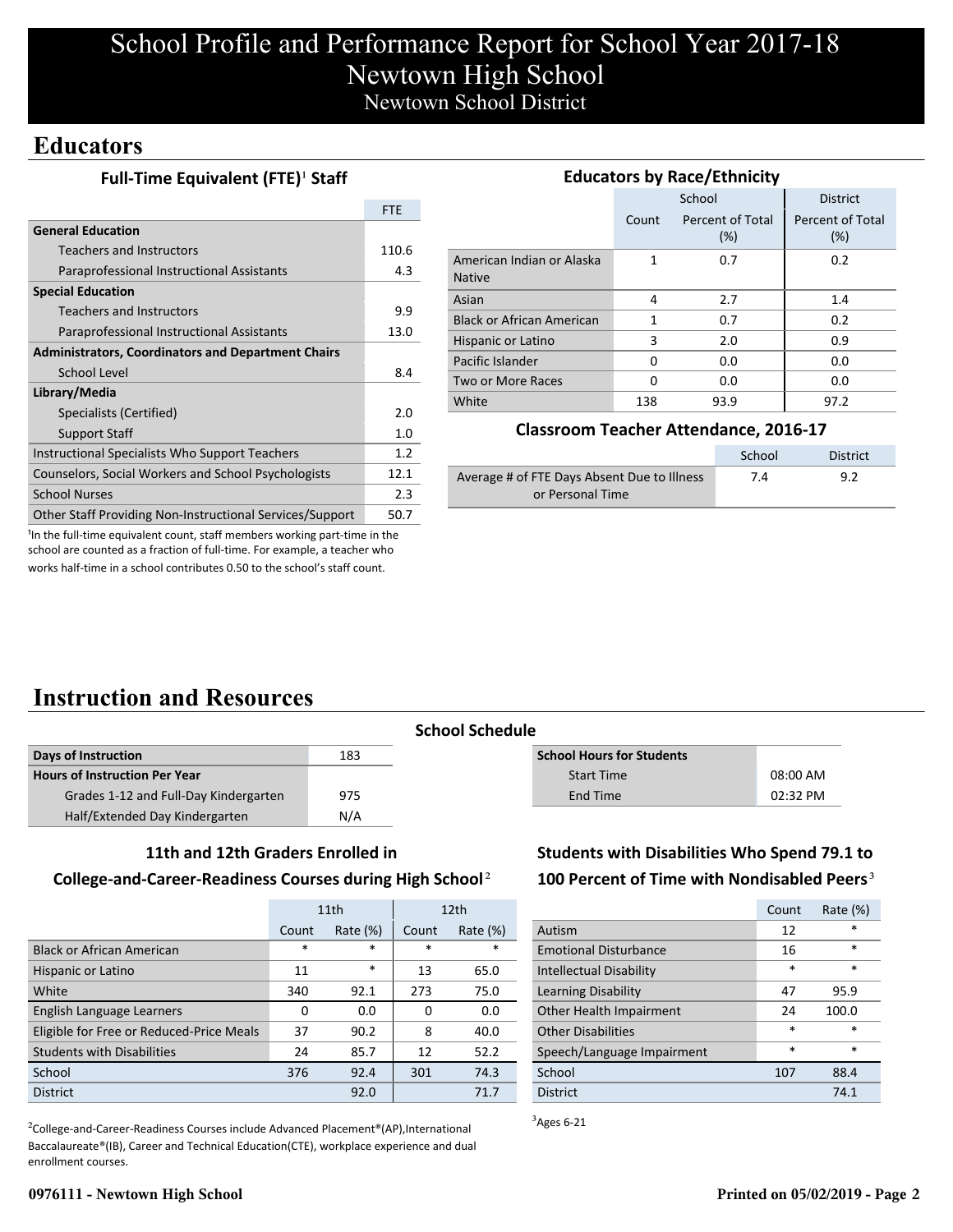## **Performance and Accountability**

#### **School Performance Index (SPI)**

A School Performance Index (SPI) is the average performance of students in a subject area (i.e., ELA, Mathematics or Science) on the state summative assessments.The SPI ranges from 0-100. An SPI is reported for all students tested in a school and for students in each individual student group. Connecticut's ultimate target for an SPI is 75. The USDOE approved Connecticut's waiver request related to statewide student assessment in science. As a result, in spring 2018, the Connecticut State Department of Education administered a NGSS Assessment Field Test for both science standard and alternate assessments. Therefore, no science data appear in the table below.

|                                              | <b>English Language Arts(ELA)</b> |            | Math     |            |
|----------------------------------------------|-----------------------------------|------------|----------|------------|
|                                              | Count                             | <b>SPI</b> | Count    | <b>SPI</b> |
| American Indian or Alaska Native             | 0                                 | N/A        | 0        | N/A        |
| Asian                                        | 16                                | $\ast$     | 16       | $\ast$     |
| <b>Black or African American</b>             | $\ast$                            | $\ast$     | $\ast$   | *          |
| Hispanic or Latino                           | 12                                | $\ast$     | 12       | *          |
| Native Hawaiian or Other Pacific Islander    | $\Omega$                          | N/A        | $\Omega$ | N/A        |
| Two or More Races                            | $\ast$                            | $\ast$     | $\ast$   | *          |
| White                                        | 352                               | 65.5       | 352      | 65.4       |
| English Language Learners                    | $\Omega$                          | N/A        | $\Omega$ | N/A        |
| Non-English Language Learners                | 389                               | 65.4       | 389      | 65.2       |
| Eligible for Free or Reduced-Price Meals     | 37                                | 60.1       | 37       | 58.4       |
| Not Eligible for Free or Reduced-Price Meals | 352                               | 66.0       | 352      | 65.9       |
| <b>Students with Disabilities</b>            | 22                                | 40.2       | 22       | 38.9       |
| <b>Students without Disabilities</b>         | 367                               | 66.9       | 367      | 66.8       |
| <b>High Needs</b>                            | 57                                | 52.9       | 57       | 51.3       |
| Non-High Needs                               | 332                               | 67.6       | 332      | 67.6       |
| School                                       | 389                               | 65.4       | 389      | 65.2       |

### **National Assessment of Educational Progress (NAEP): Percent At or Above Proficient**<sup>1</sup>

|                        | <b>NAEP 2017</b> | <b>NAEP 2013</b> |          |
|------------------------|------------------|------------------|----------|
| <b>READING</b>         | Grade 4          | Grade 8          | Grade 12 |
| Connecticut            | 43%              | 44%              | 50%      |
| <b>National Public</b> | 35%              | 35%              | 36%      |
| <b>MATH</b>            | Grade 4          | Grade 8          | Grade 12 |
| Connecticut            | 40%              | 36%              | 32%      |
| <b>National Public</b> | 40%              | 33%              | 25%      |

<sup>1</sup>NAEP is often called the "Nation's Report Card." It is sponsored by the U.S. Department of Education. This table compares Connecticut's performance to that of national public school students. Performance standards for state assessments and NAEP are set independently. Therefore, one should not expect performance results to be the same [across Smarter Balanced and NAEP. Instead, NAEP results are meant to](https://portal.ct.gov/-/media/SDE/Student-Assessment/NAEP/report-card_NAEP-2017.pdf?la=en) complement other state assessment data. To view student subgroup performance on NAEP, click here.

### **Physical Fitness Tests: Students Reaching Health Standard**²

|                      | Percent of Students by Grade <sup>3</sup> (%) |      |      |           |       | <b>All Tested Grades</b> |
|----------------------|-----------------------------------------------|------|------|-----------|-------|--------------------------|
|                      | 4                                             | 6    | 8    | <b>HS</b> | Count | Rate (%)                 |
| Sit & Reach          | N/A                                           | N/A  | N/A  | 90.2      | 376   | 90.2                     |
| Curl Up              | N/A                                           | N/A  | N/A  | 98.4      | 376   | 98.4                     |
| Push Up              | N/A                                           | N/A  | N/A  | 88.0      | 376   | 88.0                     |
| Mile Run/PACER       | N/A                                           | N/A  | N/A  | 77.4      | 376   | 77.4                     |
| All Tests - School   | N/A                                           | N/A  | N/A  | 69.4      | 376   | 69.4                     |
| All Tests - District | 71.7                                          | 57.6 | 54.6 | 69.4      |       | 63.2                     |

 $2$ The Connecticut Physical Fitness Assessment (CPFA) is administered to all students in Grades 4, 6, 8 and 10. The health-related fitness scores gathered through the CPFA should be used to educate and motivate children and their families to increase physical activity and develop lifetime fitness habits.

 $3$ Only students assessed in all four areas are included in this calculation.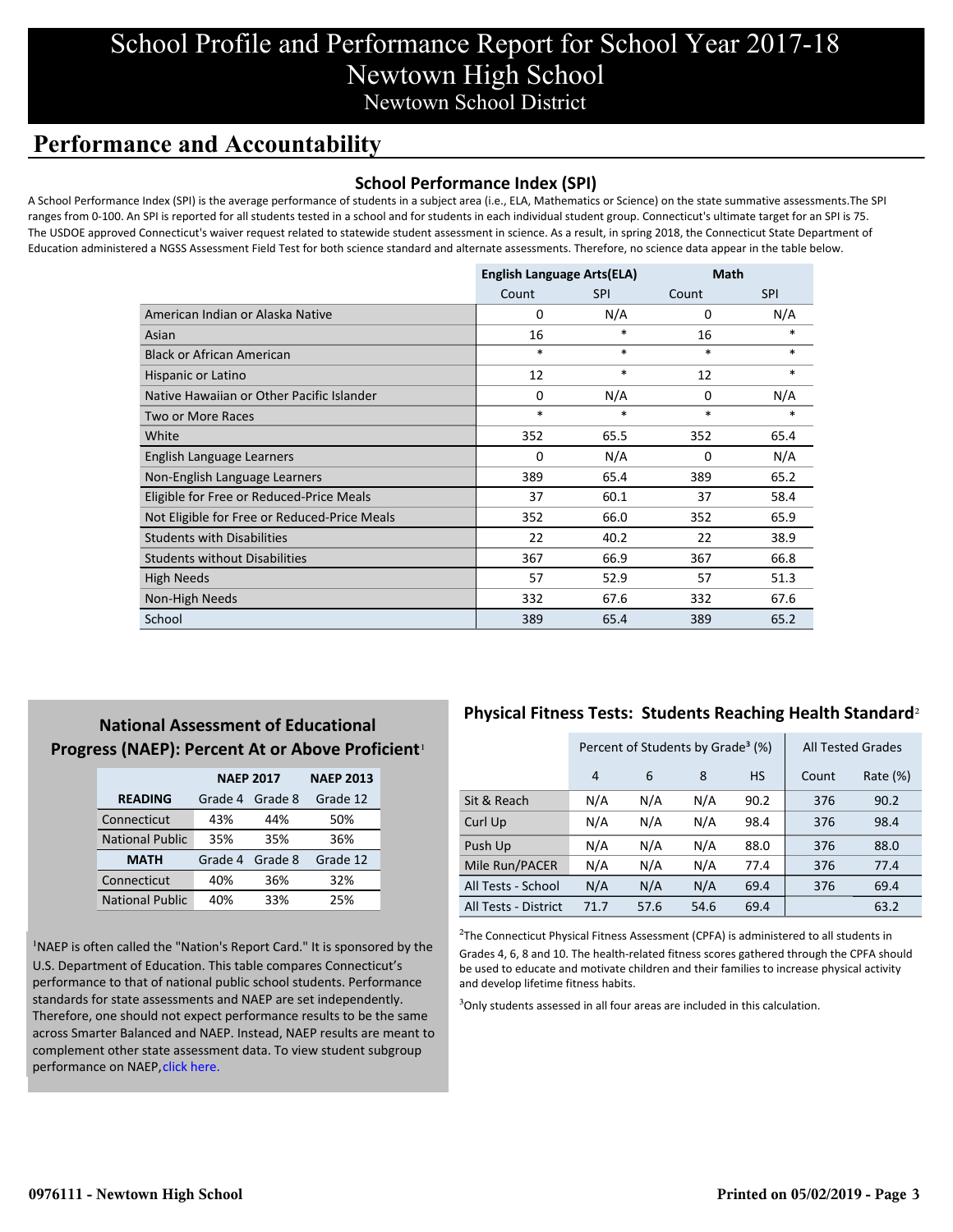#### **Cohort Graduation: Four-Year**<sup>1</sup>

|                                          | 2016-17                   |             |
|------------------------------------------|---------------------------|-------------|
|                                          | Cohort Count <sup>2</sup> | Rate $(\%)$ |
| <b>Black or African American</b>         | *                         | $\ast$      |
| Hispanic or Latino                       | 14                        | $\ast$      |
| English Language Learners                | N/A                       | N/A         |
| Eligible for Free or Reduced-Price Meals | 44                        | 84.1        |
| <b>Students with Disabilities</b>        | 27                        | 81.5        |
| School                                   | 416                       | 97.1        |
| <b>District</b>                          |                           | 94.6        |

<sup>1</sup>The four-year cohort graduation rate represents the percentage of first-time 9th graders who earn a standard high school

[diploma within four years.](http://www.sde.ct.gov/sde/cwp/view.asp?a=2758&q=334898)

 $2$ Cohort count includes all students in the cohort as of the end of the 2016-17 school year.

### **11th and 12th Graders Meeting Benchmark on at Least One College Readiness Exam**³

|                                             | Participation <sup>4</sup> |        | <b>Meeting Benchmark</b> |
|---------------------------------------------|----------------------------|--------|--------------------------|
|                                             | Rate $(\%)$                | Count  | Rate $(\%)$              |
| Female                                      | $\ast$                     | $\ast$ | $\ast$                   |
| Male                                        | 98.1                       | 314    | 74.2                     |
| <b>Black or African American</b>            | $\ast$                     | 11     | $\ast$                   |
| Hispanic or Latino                          | 100.0                      | 19     | 59.4                     |
| White                                       | 98.6                       | 543    | 74.1                     |
| English Language Learners                   | $\ast$                     | 0      | $\ast$                   |
| Eligible for Free or<br>Reduced-Price Meals | 95.1                       | 30     | 49.2                     |
| <b>Students with Disabilities</b>           | 86.3                       | 6      | 11.8                     |
| School                                      | 98.8                       | 598    | 73.6                     |
| <b>District</b>                             | 97.6                       |        | 71.8                     |

 $3$ College readiness exams and benchmark scores are as follows:

- SAT® meets benchmark on SAT, Revised SAT or Connecticut School Day SAT
- ACT® meets benchmark score on 3 of 4 exams (benchmark score varies by subject)
- AP® 3 or higher on any one  $AP^®$  exam
- IB® 4 or higher on any one IB® exam
- Smarter Balanced Level 3 or higher on both ELA and math

 $4$ Participation Rate equals the number of test-takers in 11th and 12th grade divided by the number of students enrolled in those grades, as a percent. Sources:

SAT® and AP® statistics derived from data provided by the College Board.

Copyright © 2018 The College Board. www.collegeboard.org

ACT® statistics derived from data provided by ACT, Inc.

Copyright © 2018 ACT, Inc. www.act.org

IB® statistics derived from data provided by the International Baccalaureate Organization.

Copyright © International Baccalaureate Organization 2018

#### **College Entrance and Persistence**

|                                             | Class of 2017         | Class of 2016            |
|---------------------------------------------|-----------------------|--------------------------|
|                                             | Entrance <sup>5</sup> | Persistence <sup>6</sup> |
|                                             | Rate $(\%)$           | Rate (%)                 |
| Female                                      | 88.1                  | 95.2                     |
| Male                                        | 81.2                  | 88.3                     |
| <b>Black or African American</b>            | $\ast$                | $\ast$                   |
| Hispanic or Latino                          | $\ast$                | *                        |
| White                                       | 84.3                  | 92.3                     |
| English Language Learners                   | N/A                   | N/A                      |
| Eligible for Free or<br>Reduced-Price Meals | 78.9                  | 76.2                     |
| <b>Students with Disabilities</b>           | 61.5                  | *                        |
| School                                      | 84.4                  | 91.8                     |
| <b>District</b>                             | 84.4                  | 91.8                     |

⁵College entrance refers to the percent of high school graduates from the year who enrolled in college any time during the first year after high school.

⁶College persistence refers to the percent of students who enrolled in college the first year after high school and returned for a second year (Freshman to Sophomore persistence).

Source: National Student Clearinghouse